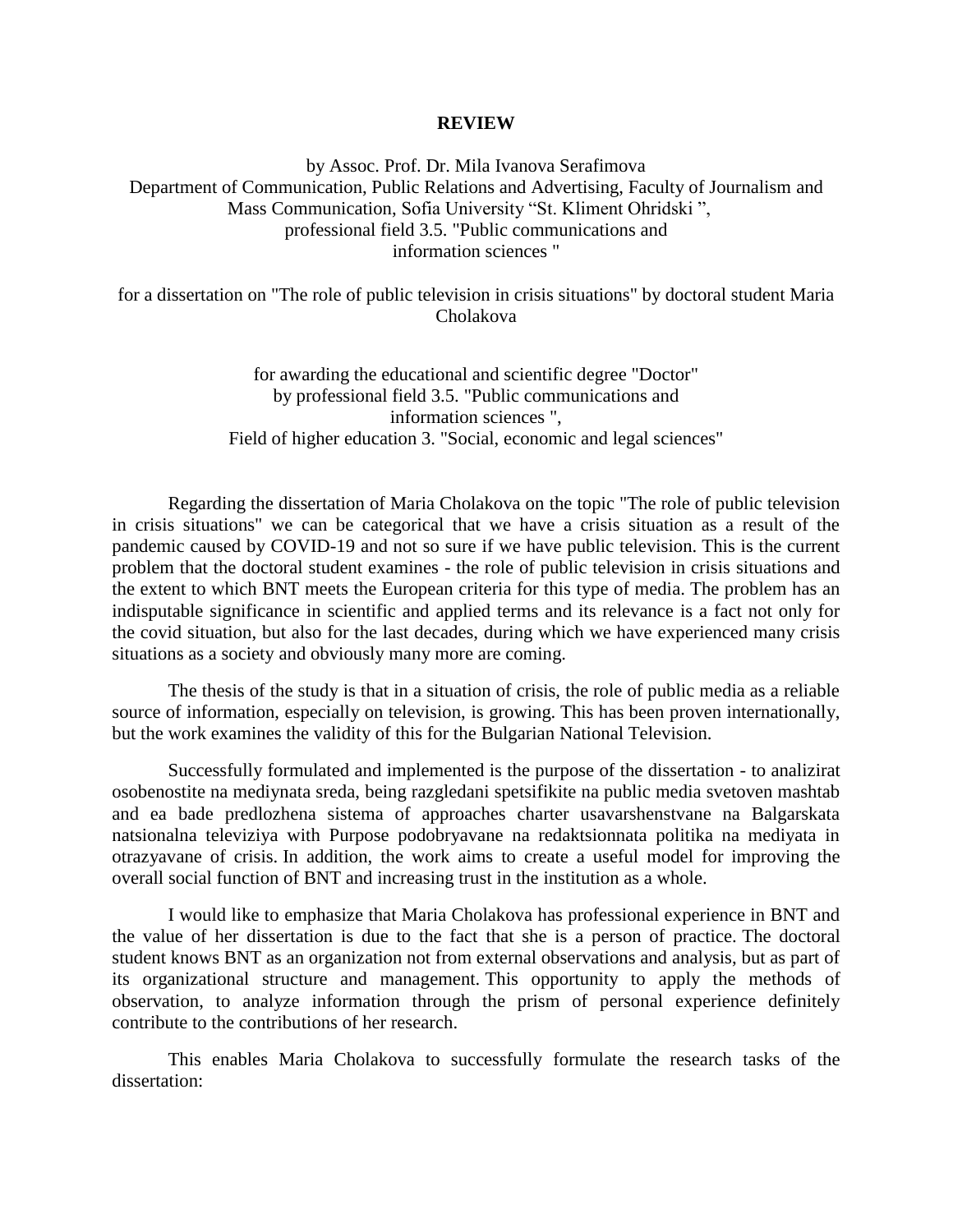The first task is to analyze the term "public television" and whether the Bulgarian National Television functions as such, a comparative analysis has been performed between BNT. The two most serious problems related to the Bulgarian National Television are considered - what are the public and function and the values of the public operator and finance. Useful examples from the EU member states are given, suggestions are made for the application of some of them to BNT.

The second task is to consider and analyze the biggest crises in the world and to manage them through objective reflection. The good world practices of media coverage in crisis situations are traced, the media coverage of the biggest crises in Bulgaria is analyzed and their course is clearly depicted.

The third task is to be offered directions about BNT's obligations to cover the different types of crisis, polls of the public attitudes toward the BNT was conducted, which leads to development of an useful model for media coverage of crisis situations in public interest. This was done through a study of several focus groups and ultimately measures were proposed to fully improve the functioning of BNT in crisis situations. In addition, measures have been proposed to clarify the public function and the values of the public operator and changes have been proposed in the part related to financing.

These tasks have been successfully realized through the structure developed by Maria Cholakova.

The dissertation consists of an introduction, a three-chapter presentation, a conclusion, a bibliography and five appendices. The total volume is 205 pages.

72 sources were used - 27 printed, 51 online and three normative documents. Twelve of the cited sources are in English. The work contains a table, 33 graphic images, 97 footnotes, which are references to literary and online sources in Bulgarian and English, regulations, reports, publications, recommendations and more.

The study is characterized by a high degree of knowledge of the management process of public television as a European practice and in particular the specifics of the management of BNT in crisis situations.

Maria Cholakova's dissertation proposed for review has a well-developed and applied research methodology:

The results of questionnaires and interviews were processed, quantitative and qualitative methods were applied, the results of surveys and interviews were analyzed, which included four focus groups: media employees, unemployed in the media industry, students in the bachelor's program "Mass Communications". New Bulgarian University and Facebook users. In addition to the scientific sources to which the work refers, thanks to the accumulated four years of experience in the Marketing Department and the Sales Department in the Bulgarian National Television, Maria Cholakova conducted and Security.

Undoubtedly, it can be said that Maria Cholakova's research has its own contribution to the collection and analysis of empirical data. As a practitioner, she summarizes observations and testimonies that reveal the real models of functioning of BNT and allow us to conclude whether